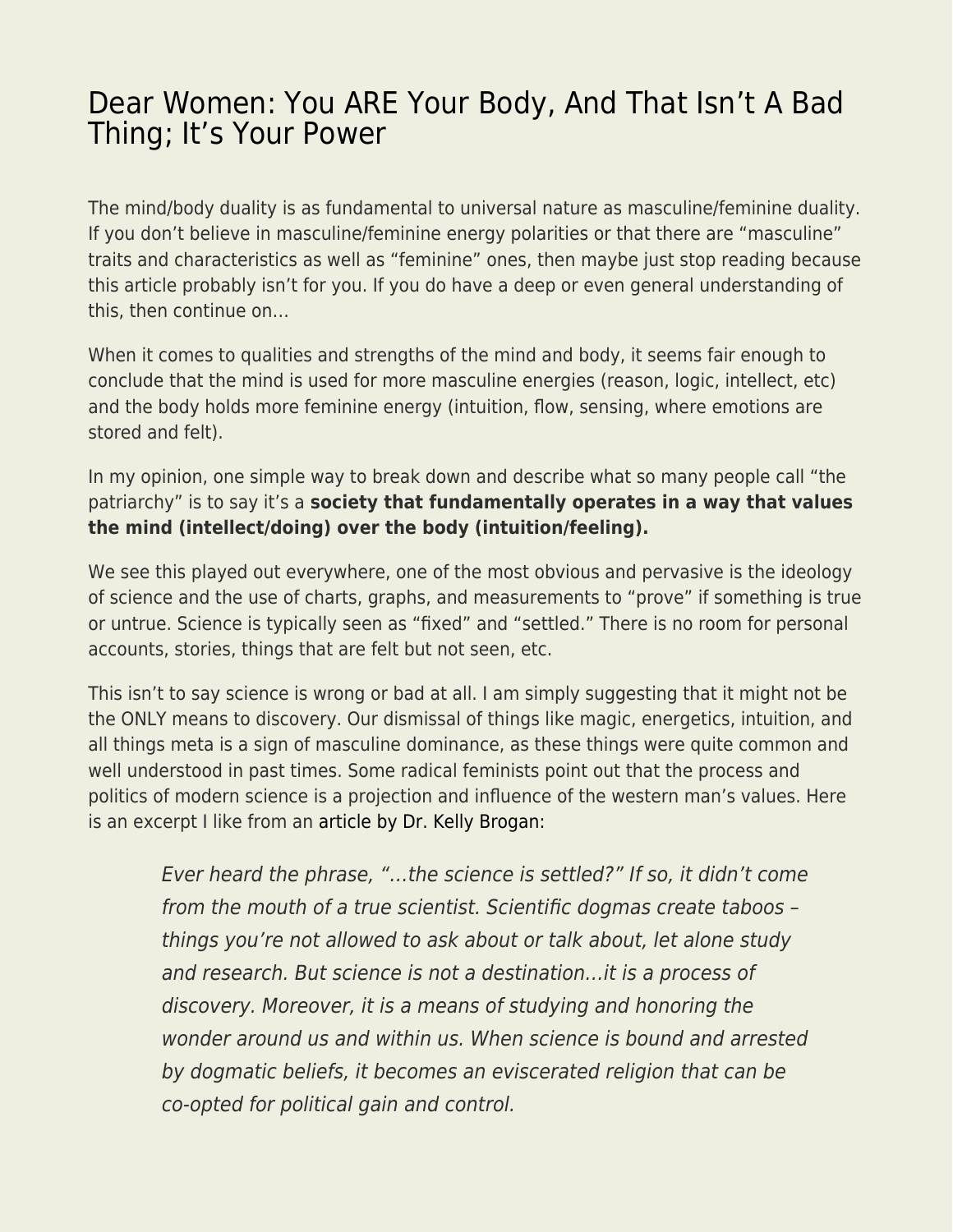Rupert Sheldrake is a brilliant renegade scientist and theorist with this to say on the matter:

"We are, many of us, waking up from a several century long slumber induced by Scientism – the dogmatic belief in the dominant narrative of science as religion. As we wake up to nuance, to new science that defies the old, and to a complexity that often leads us to an awareness of all that we don't know, those Scientism believers will become more and more uncomfortable. These people may be your family, your doctors, or even your formerly trusted media reporters. They may foam at the mouth and threaten violence at the suggestion that Scientism's sacred cows (pharmaceuticals, bioengineered foods, industrial chemicals) are not what we have been lead to believe. Stay strong and reconnect to the elegance of a world of natural design, harmony, and regeneration."

Another way we witness the unconscious cultural belief of mind > body is through this idea that women's bodies are "objects" and we should stop appreciating and wanting their beautiful, sexy bodies and instead pursue them for their mind/intellect/creativity. Again, not that the latter qualities are not important, but why isn't the body seen as equally significant, desirable and powerful?

Ironically, it's typically other women who I see most demanding to be noticed and recognized for the qualities they possess in their mind, while mocking and ridiculing anything body-centric, essential to female biology (which is a damn powerhouse), is focused on appreciating the female form, or uses intuition as a compass for living.

One might call this the real "internalized misogyny." The deeply unchecked belief that the mind is more valuable than the body.

In a world where we are so divorced from our bodies and mostly live in the mind, the mind is seen as superior, and all of our ideas and advocating for reform are still rooted in these masculine values of systems, intellect, tests, logic, data, etc…

To me, the new feminism would be a return to embodiment. Yet, as it stands today, it seems we still generally believe the mind is the more sophisticated and trusted between the two, while we depreciate the body as the weaker one. Something susceptible that is to